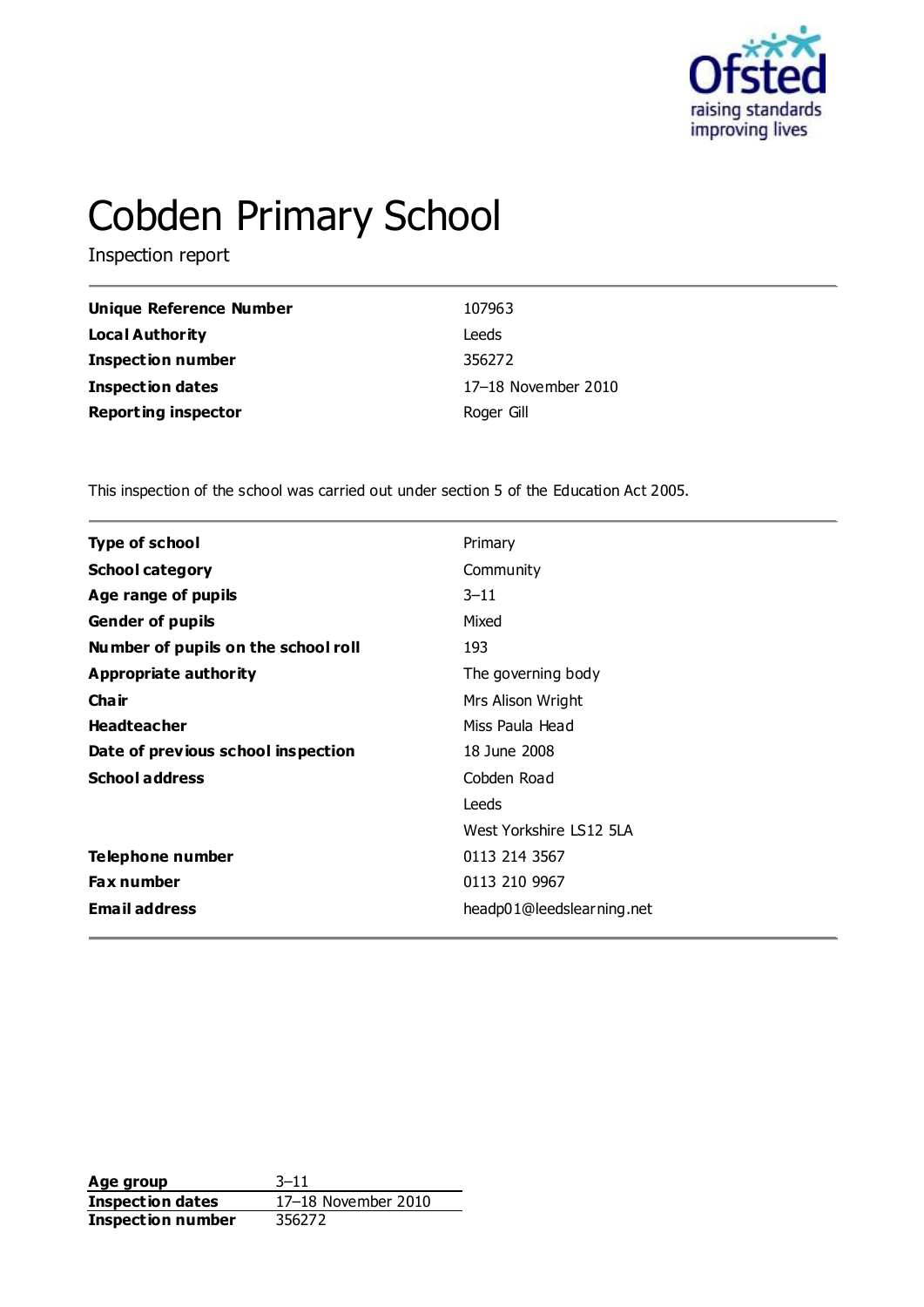The Office for Standards in Education, Children's Services and Skills (Ofsted) regulates and inspects to achieve excellence in the care of children and young people, and in education and skills for learners of all ages. It regulates and inspects childcare and children's social care, and inspects the Children and Family Court Advisory Support Service (Cafcass), schools, colleges, initial teacher training, work-based learning and skills training, adult and community learning, and education and training in prisons and other secure establishments. It assesses council children's services, and inspects services for looked after children, safeguarding and child protection.

Further copies of this report are obtainable from the school. Under the Education Act 2005, the school must provide a copy of this report free of charge to certain categories of people. A charge not exceeding the full cost of reproduction may be made for any other copies supplied.

If you would like a copy of this document in a different format, such as large print or Braille, please telephone 0300 1234 234, or email **[enquiries@ofsted.gov.uk](mailto:enquiries@ofsted.gov.uk)**.

You may copy all or parts of this document for non-commercial educational purposes, as long as you give details of the source and date of publication and do not alter the documentation in any way.

To receive regular email alerts about new publications, including survey reports and school inspection reports, please visit our website and go to 'Subscribe'.

Royal Exchange Buildings St Ann's Square Manchester M2 7LA T: 0300 1234 234 Textphone: 0161 618 8524 E: **[enquiries@ofsted.gov.uk](mailto:enquiries@ofsted.gov.uk)**

W: **[www.ofsted.gov.uk](http://www.ofsted.gov.uk/)**

© Crown copyright 2010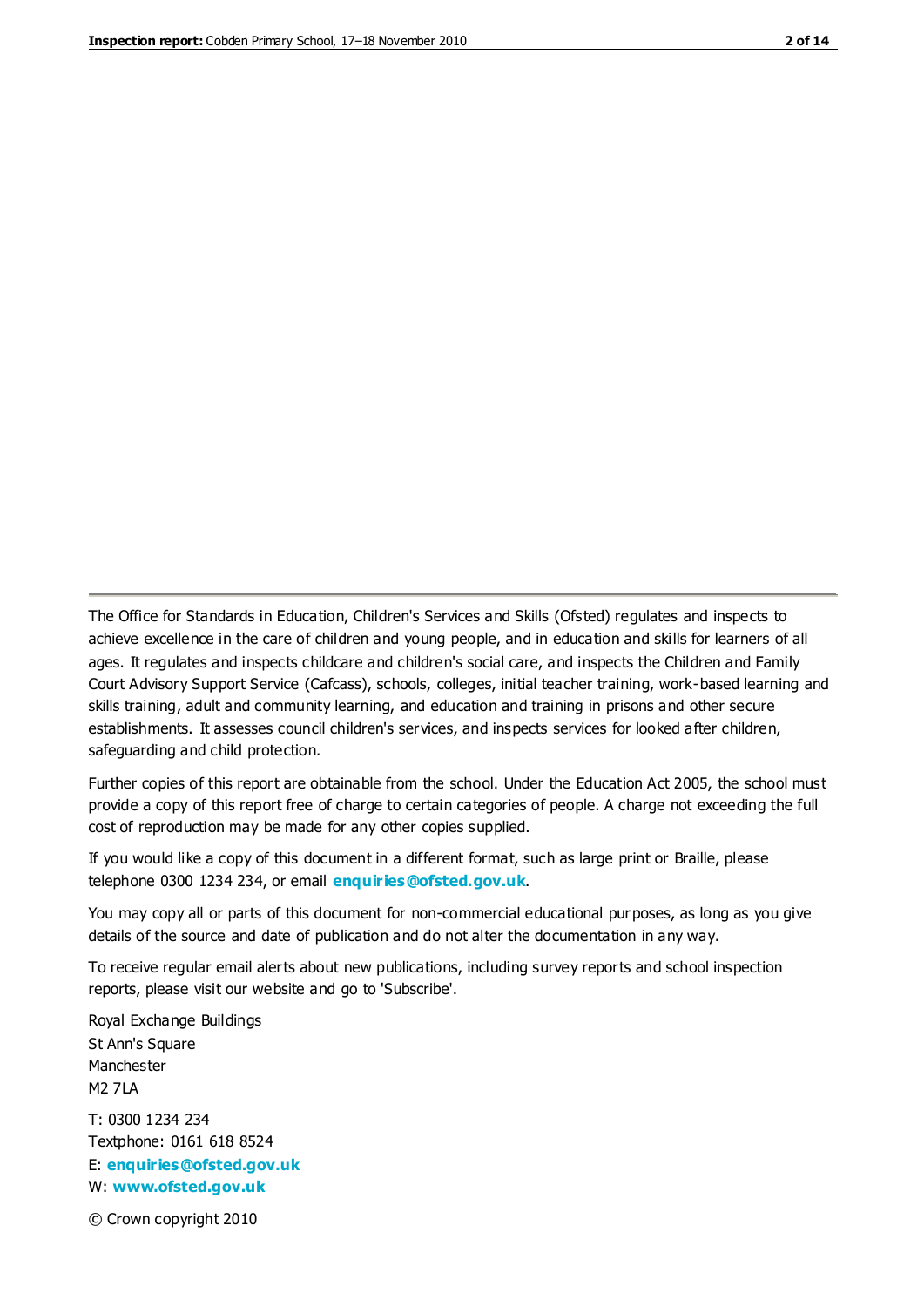## **Introduction**

This inspection was carried out by three additional inspectors. The team observed ten lessons taught by eight teachers. Meetings were held with groups of pupils, governors, parents and staff. Inspectors observed the school's work and looked at a range of evidence including the school's documents for self-evaluation, the tracking system used to monitor pupils' progress and the work pupils were doing in their books. Inspectors studied the 44 questionnaires completed by parents and carers as well as those from pupils and staff.

The inspection team reviewed many aspects of the school's work. Inspectors looked in detail at the following.

- Whether standards for Year 6 pupils last year represented part of an upward trend that is continuing into this academic year.
- Additional information about progress in The Early Years Foundation Stage and Key Stage 1 to support the view that learning and progress are good overall.
- **Information about pupils' attendance.**
- Knowledge held by pupils about the own learning and their understanding about the next steps they need to take.
- The current rate of progress being made by pupils and whether it is good enough given the changes in teaching that have occurred lately.

## **Information about the school**

Cobden is an average-sized primary school. The proportion of pupils known to be eligible for free school meals is above average. There are few pupils from minority ethnic heritages or those learning English as an additional language. An average proportion of pupils have special educational needs and/or disabilities. The number of pupils with a statement of special educational needs is below that found nationally.

Since the school's last inspection, it has experienced significant changes in staffing and a period when temporary teachers were employed to cover absences. The number of pupils joining the school partway through their education is higher than is typical nationally. Since its last inspection the school has gained the following nationally recognised awards: advanced Healthy School status and Investors in Pupils.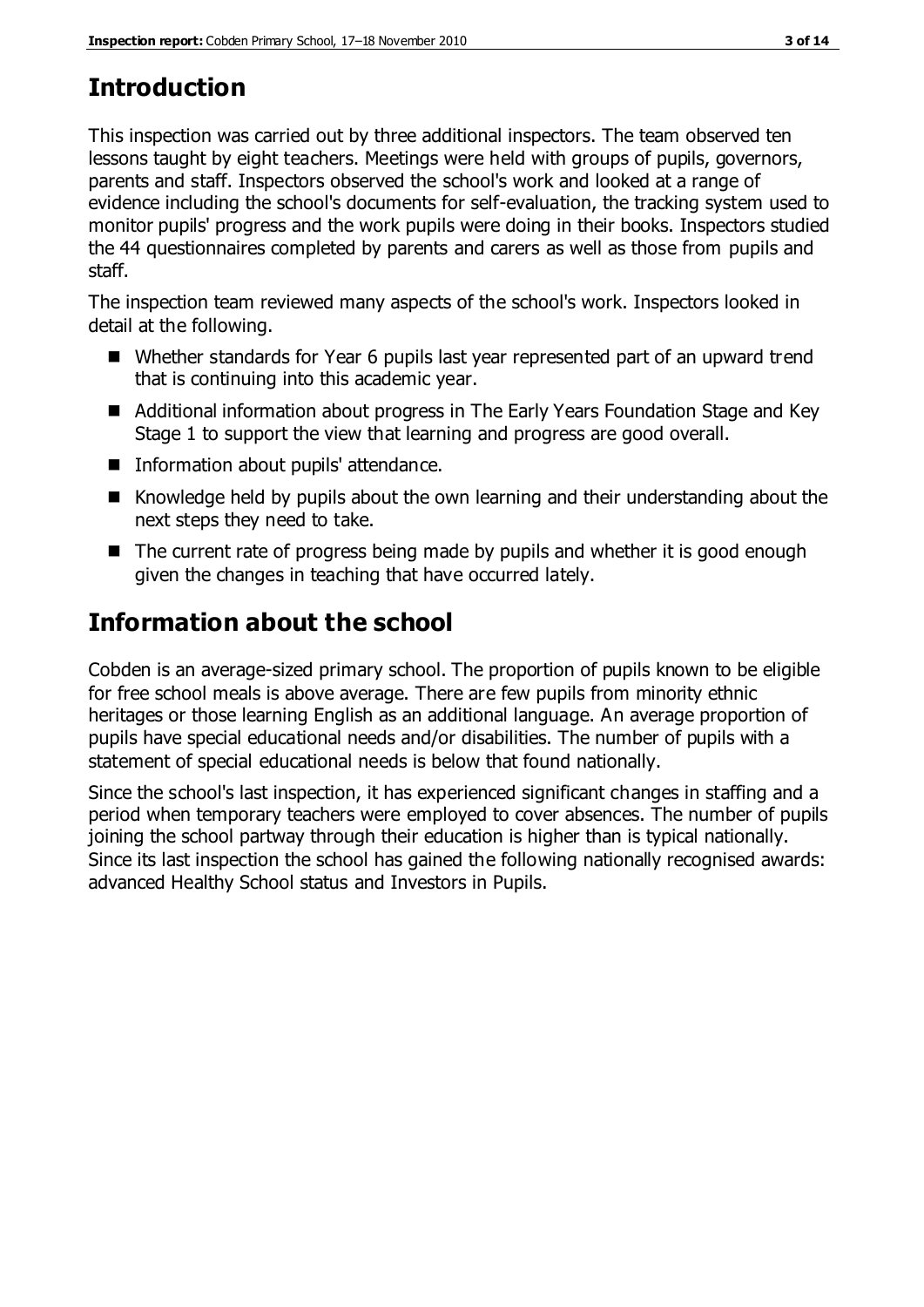**Inspection grades: 1 is outstanding, 2 is good, 3 is satisfactory, and 4 is inadequate** Please turn to the glossary for a description of the grades and inspection terms

## **Inspection judgements**

| Overall effectiveness: how good is the school?  |  |
|-------------------------------------------------|--|
| The school's capacity for sustained improvement |  |

#### **Main findings**

Cobden is a good school. In the very large majority of cases, pupils learn well and make good progress despite the changes in staff since 2008. Underpinning the school's ability to overcome these potential barriers to learning are the good leadership provided by the headteacher and acting deputy headteacher, the energy and commitment of the revitalised governing body and the solid teamwork of the staff. Some parents sum up the school's strengths in a way that echoes the thoughts of pupils and staff: 'We are delighted with Cobden: it is such a happy place and brilliantly run.'

Some aspects of the school are outstanding. Care, guidance and support and the school's rigorous system of safeguarding its pupils are overriding strengths, which lead to pupils feeling extremely safe. The school engages outstandingly with parents and carers in ways that make many agree how 'very supportive and helpful' the school has been for them and their children. The school guides pupils extremely well in how to have a healthy lifestyle, including being stronger emotionally which leaves them more able to cope with life's challenges.

Good teaching ensures that attainment is average by the end of Year 6, which represents good progress. There is a little inconsistency between classes in the quality of teaching and how pupils learn but nothing like the differences caused last year by the significant changes in staff. The school has worked very hard to minimise the effect of these changes on pupils' learning and has succeeded to a great extent.

Leaders and managers have a thorough knowledge of the school's strengths and areas for development. Successful self-evaluation has helped to pinpoint exactly how to raise attainment even further. The school has succeeded in helping pupils relate well to their local community. Collaboration between schools nearby, for example, is beneficial in beginning to broaden their horizons. However, by contrast their understanding of faith and cultural issues at a national and international level is limited. Nevertheless, the quickening of progress in Key Stage 1, some dramatic improvements in attendance, the advances in children's learning in the Early Years Foundation Stage and the forthright management of difficult staffing issues demonstrate a good capacity to sustain and improve on the school's good and some outstanding characteristics.

#### **What does the school need to do to improve further?**

- Raise standards further by reducing the remaining inconsistencies in the quality of teaching by:
	- making sure that all pupils know how to reach the next level of attainment
	- tackling discrepancies in the level of challenge provided for higher attainers.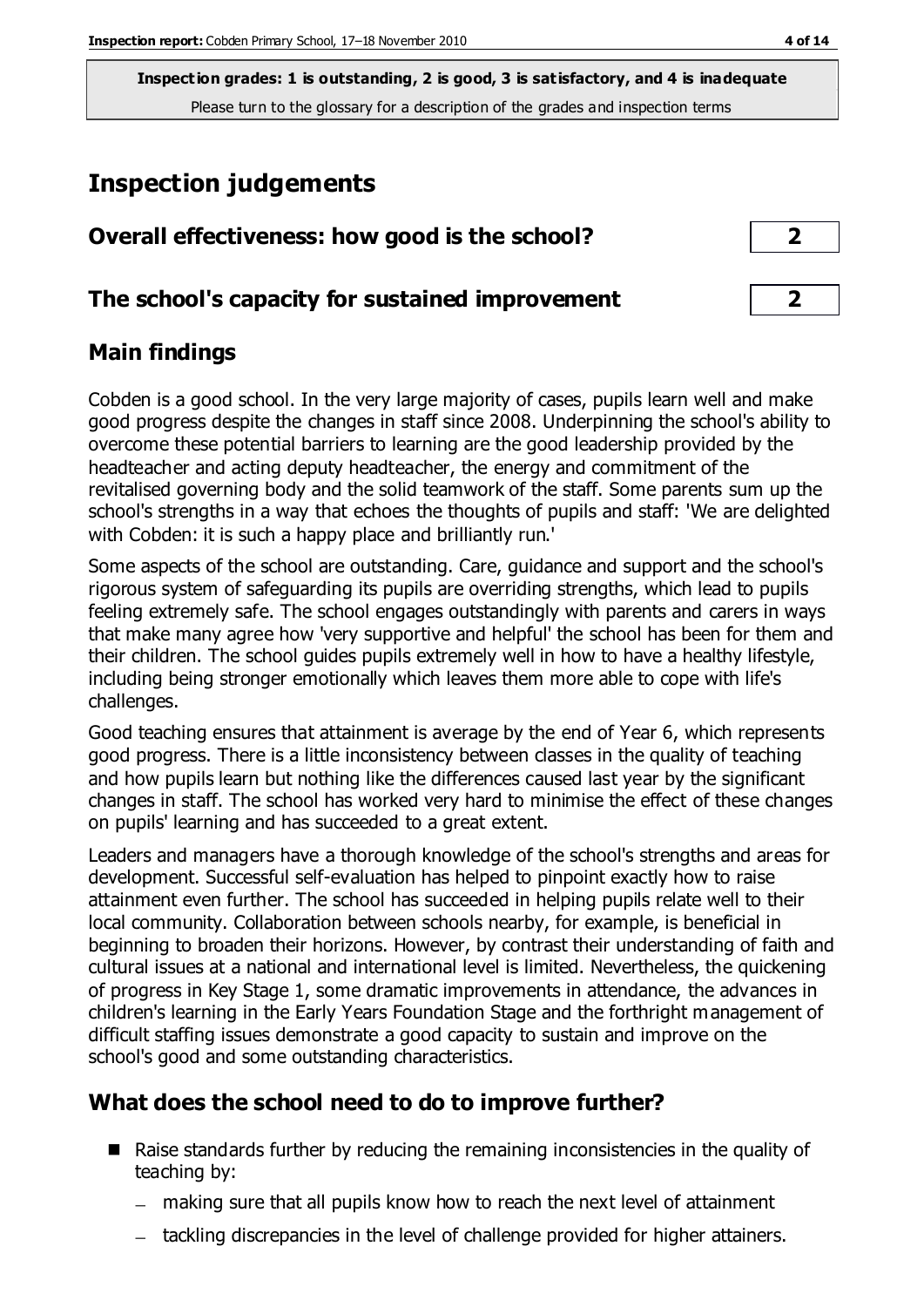**Inspection grades: 1 is outstanding, 2 is good, 3 is satisfactory, and 4 is inadequate** Please turn to the glossary for a description of the grades and inspection terms

 $\blacksquare$  Provide pupils with at least a good understanding about the diversity of faiths and cultures beyond their local community, at national and international level.

#### **Outcomes for individuals and groups of pupils 2**

Pupils enjoy learning and achieve well from starting points that are well below typical levels. Lessons are often joyful and engaging. Sometimes pupils cheer just because they feel so positive about what they are doing and how their teachers are treating them. This is why learning in Key Stage 1 is accelerating faster this year than in the past. Moreover, some pupils in Year 5 loved watching a video of their learning and commenting on how they had tackled certain aspects of it. Finding the perimeter of a shape was never so much fun as when pupils in Year 4 had to work out how to find the length of the chalk line marking out the body of a murder victim.

Sometimes learning and progress are outstanding, but they are predominantly good because pupils' understanding of how to progress to the next level often lacks depth. Moreover, adventurous methods are not always used to fully challenge those who can achieve above-average levels. Those with special educational needs and/or disabilities achieve well owing to the methods used and the concerted teamwork between teachers and a host of experienced assistants who show the utmost concern for pupils' learning and welfare.

Current standards at the end of Key Stage 2 are average. Achievement in the last three years has been predominantly good in Key Stage 2, building on previous satisfactory progress in Key Stage 1. However, now learning and progress are good across the school owing to the improvements in teaching that have been introduced. This all the more remarkable given the number of pupils that join the school partway through their education.

The school promotes first-rate personal qualities in the pupils. The school council is very proud of the school and their contribution to it. Behaviour is good. Pupils are rightly proud of how safe they all feel. Levels of attendance have improved dramatically this year because pupils take far fewer holidays in term time. The school has worked very well with parents and carers in this respect. Pupils know about how to lead healthy lives and try hard to practise what they have learnt. They use their basic skills in English and mathematics well, particularly because the curriculum offers many chances to develop them. Spiritual, moral, social and cultural development is good although pupils' perspective concerning faiths and cultures is limited at a local, national and international level.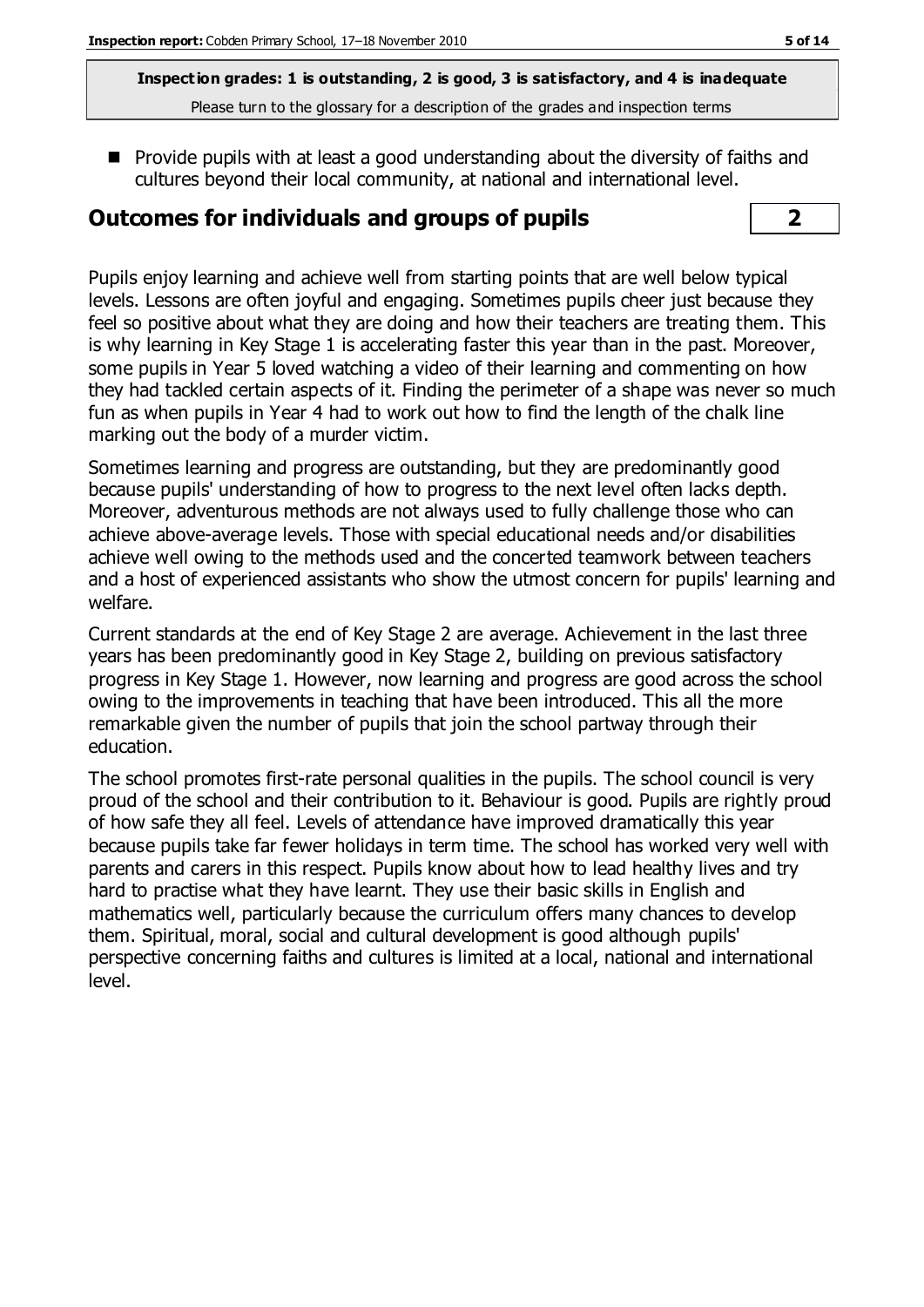Please turn to the glossary for a description of the grades and inspection terms

These are the grades for pupils' outcomes

| Pupils' achievement and the extent to which they enjoy their learning                                                     | $\overline{2}$ |
|---------------------------------------------------------------------------------------------------------------------------|----------------|
| Taking into account:<br>Pupils' attainment <sup>1</sup>                                                                   | 3              |
| The quality of pupils' learning and their progress                                                                        | $\mathcal{P}$  |
| The quality of learning for pupils with special educational needs and/or disabilities<br>and their progress               | 2              |
| The extent to which pupils feel safe                                                                                      | 1              |
| Pupils' behaviour                                                                                                         | 2              |
| The extent to which pupils adopt healthy lifestyles                                                                       | 1              |
| The extent to which pupils contribute to the school and wider community                                                   | 3              |
| The extent to which pupils develop workplace and other skills that will contribute to<br>their future economic well-being | $\overline{2}$ |
| Taking into account:<br>Pupils' attendance <sup>1</sup>                                                                   | 3              |
| The extent of pupils' spiritual, moral, social and cultural development                                                   | 2              |

<sup>1</sup> The grades for attainment and attendance are: 1 is high; 2 is above average; 3 is broadly average; and 4 is low

#### **How effective is the provision?**

Good teaching results in smoothly planned lessons that capture pupils' imaginations. Teachers use a variety of well-chosen techniques to develop pupils' skills across the board. For example, each class is equipped with cameras and digital microphones to add variety to the way that ideas are communicated: writing is important but speech is developed carefully as well. Those who need extra help owing to a special need receive good support from well-trained teaching assistants. On the other hand some of the more-able pupils do not learn as rapidly as they might. They are given harder work but occasionally lack the opportunity to practise more challenging skills such as choosing their own means to solve demanding problems.

Assessment conducted by teachers is generally good but pupils' involvement in it is satisfactory. Teachers have a firm knowledge about where pupils are up to in their work. Marking is thorough and leaves pupils with useful tips about necessary improvements. Classrooms are displayed well with prompts in terms of targets and guides for learning. However, since much of the detailed guidance from teachers is relatively new, pupils are not yet fully confident about what they need to do to raise their achievement to the next level.

The curriculum is good in that the promotion of basic skills and personal qualities across a wide range of activities has a positive effect on pupils' achievements. For example, pupils in Year 6 grew in stature during a day devoted to robotics. They learnt a great deal, such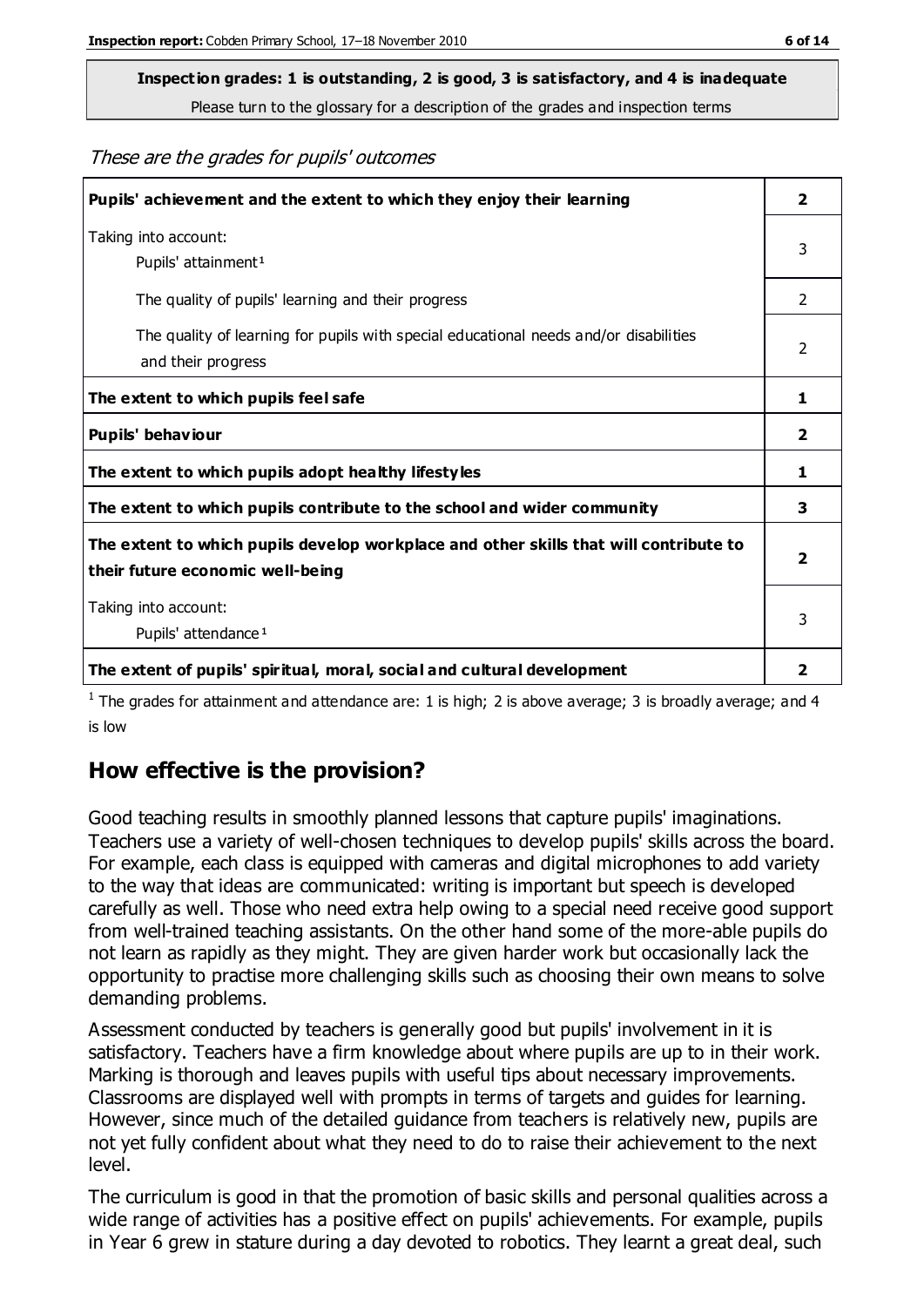Please turn to the glossary for a description of the grades and inspection terms

as how to work in groups and about electronics in society. Moreover, One World Week allowed pupils a chance to practise Irish dancing and play steel pans. Growing their own vegetables puts pupils in touch with local allotment holders and their methods. The excellent care, guidance and support provided for vulnerable pupils and their families ensure that no one lacks the opportunity to reach their potential.

#### These are the grades for the quality of provision

| The quality of teaching                                                                                    |  |
|------------------------------------------------------------------------------------------------------------|--|
| Taking into account:<br>The use of assessment to support learning                                          |  |
| The extent to which the curriculum meets pupils' needs, including, where relevant,<br>through partnerships |  |
| The effectiveness of care, guidance and support                                                            |  |

#### **How effective are leadership and management?**

The headteacher and the acting deputy headteacher lead with a good level of ambition and drive. They have tackled effectively some difficult issues in the last two years with firm resolve. As a result, pupils' learning across the school is back on track, with far fewer variations in their performance. The senior leaders have been helped well by a very supportive governing body and effective middle leaders. Governance is satisfactory in its effect; the new chair and vice chair are wisely upgrading the ways that governors are involved in challenging the school and inducting new colleagues. Equality of opportunity is promoted well and discrimination is not tolerated. Pupils whose circumstances make them vulnerable and their families receive top-quality care, guidance and support. The school's procedures for safeguarding pupils are excellent. For example, risk assessments are very thorough and augmented by the opinion of pupils who are represented by Year 6 safety officers.

The school's welcoming ethos and its positive links within the local community are most beneficial to pupils' development. Moreover, the engagement of parents and carers is excellent. National and international perspectives on faith and culture lack depth, which is why community cohesion is satisfactory and not yet good overall. The school has just made links with an international school in Cambodia, but there has not been time for this project to have had an impact.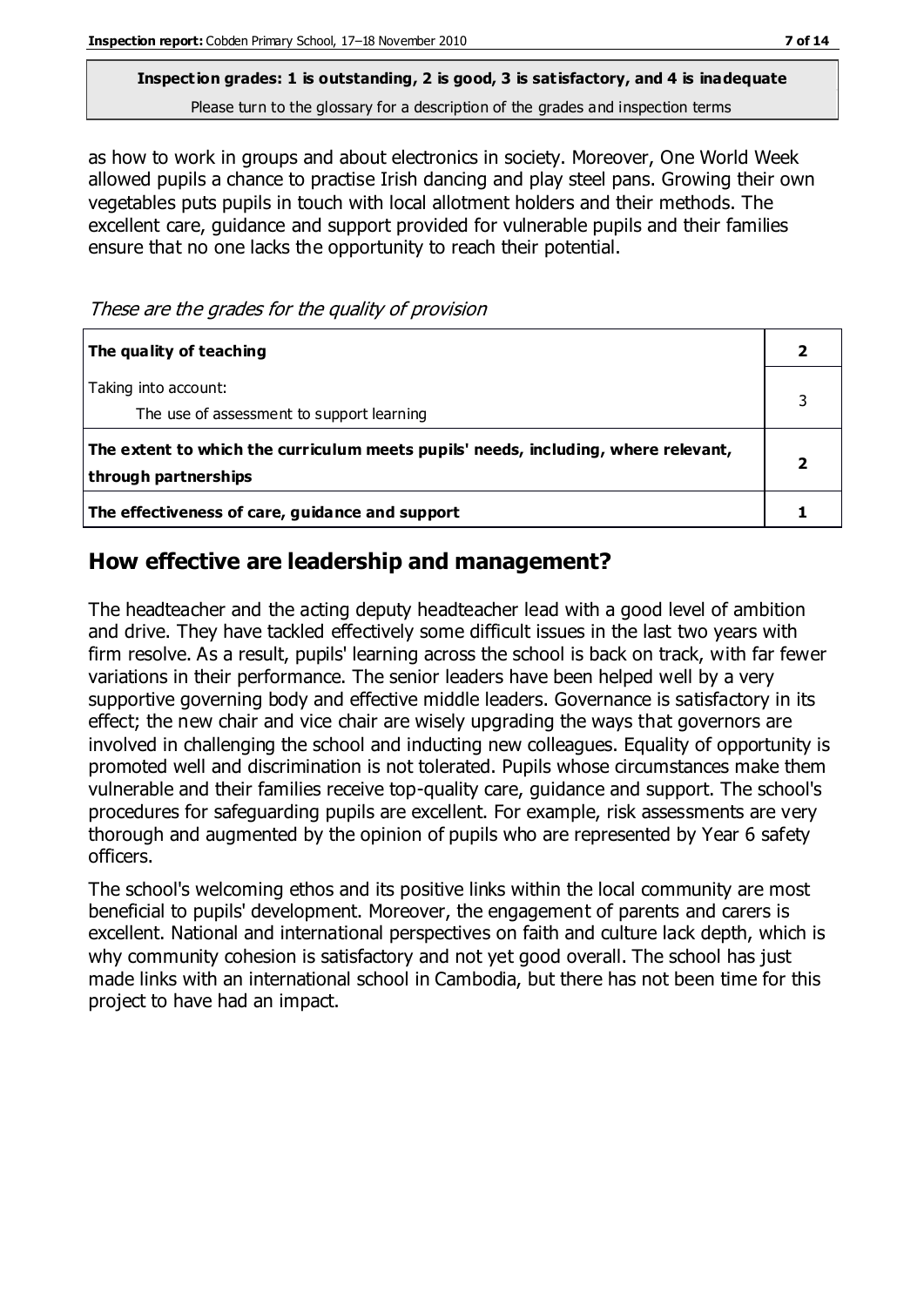Please turn to the glossary for a description of the grades and inspection terms

These are the grades for leadership and management

| The effectiveness of leadership and management in embedding ambition and driving<br>improvement                                                                  | $\overline{2}$          |
|------------------------------------------------------------------------------------------------------------------------------------------------------------------|-------------------------|
| Taking into account:<br>The leadership and management of teaching and learning                                                                                   | 2                       |
| The effectiveness of the governing body in challenging and supporting the<br>school so that weaknesses are tackled decisively and statutory responsibilities met | 3                       |
| The effectiveness of the school's engagement with parents and carers                                                                                             | 1                       |
| The effectiveness of partnerships in promoting learning and well-being                                                                                           | 2                       |
| The effectiveness with which the school promotes equality of opportunity and tackles<br>discrimination                                                           | $\overline{\mathbf{2}}$ |
| The effectiveness of safeguarding procedures                                                                                                                     | 1                       |
| The effectiveness with which the school promotes community cohesion                                                                                              | 3                       |
| The effectiveness with which the school deploys resources to achieve value for money                                                                             | 2                       |

#### **Early Years Foundation Stage**

Overall, most children make good progress. Despite ending their Reception year at below expected levels in several aspects such as writing and emotional development, they reach expectations in key areas such as the way they collaborate with others, and the early stages of reading and mathematics.

The new leader has provided a fresh vision for this section of the school. As a result, the close-knit team of staff operates well to discuss how children have learnt and what they might do next. Skilfully, the planning for learning is built up over the week so that staff can respond to children's changing interests and how they are succeeding. First-rate relationships between adults and children generate an ethos of good behaviour and excellent consideration for safety. Some aggressive behaviour by boys in particular prevents behaviour from being outstanding, but adults deal with this in firm and sensitive ways, which helps to maintain the calm atmosphere of learning. Learning flows freely between the classroom spaces and the outside area. Children love the 'discovery wall', which is an outstanding facet of the curriculum. Interesting starting points are displayed, such as the oil leak in Mexico, and children discuss what they would like to do to learn more. In this case, children chose to look closely at how some oil reacted with water while one child actually wrote to Barack Obama.

The good provision in the Early Years Foundation Stage, which includes purposeful teaching, leads to interested children who learn well. Overall effectiveness is not yet outstanding, despite some very strong features of planning, assessment and the curriculum because writing and some personal qualities could be even better. Nevertheless, plans for development exist to advance these issues and superb relationships with parents and carers help to provide the bedrock for further improvements.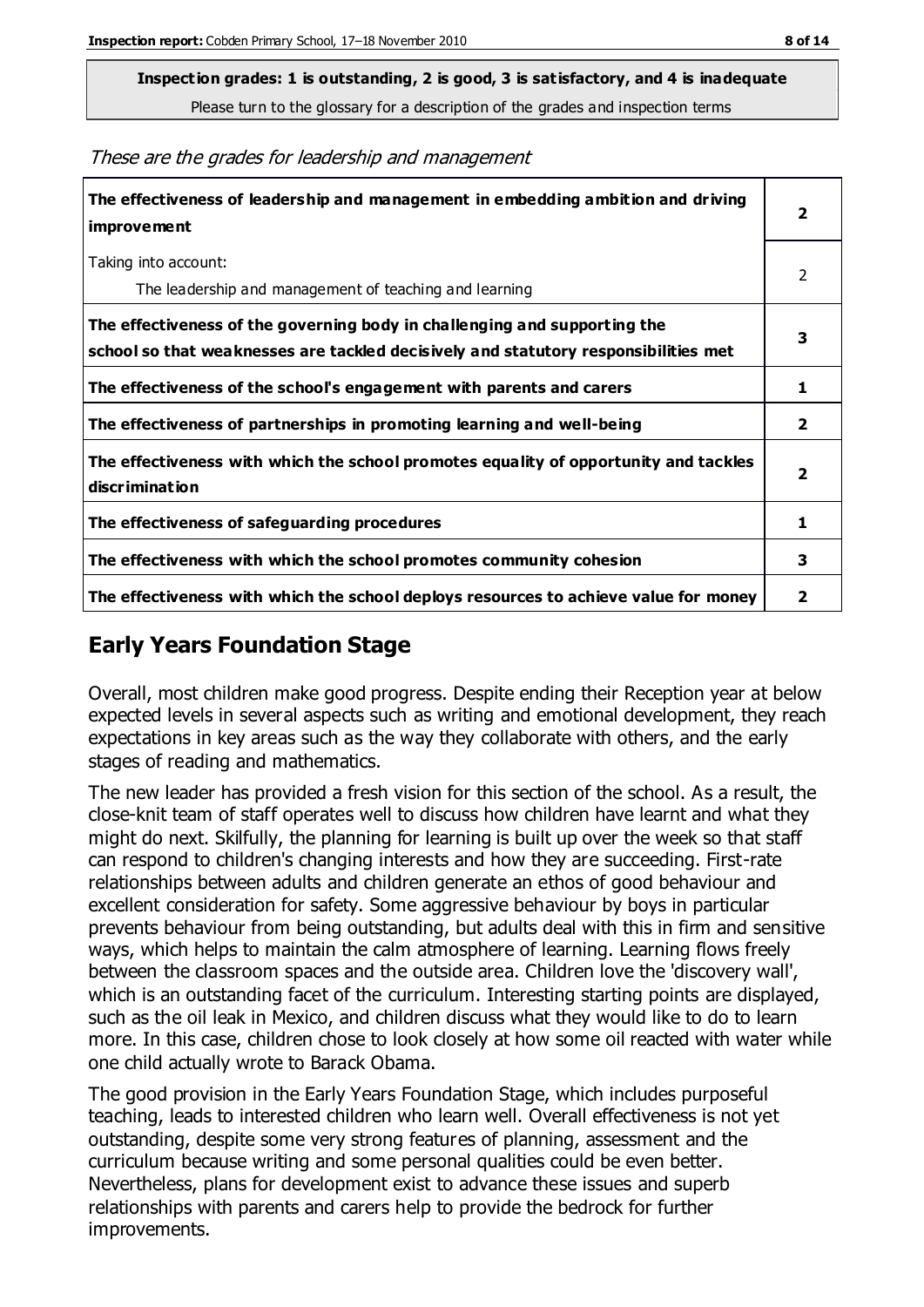Please turn to the glossary for a description of the grades and inspection terms

These are the grades for the Early Years Foundation Stage

| Overall effectiveness of the Early Years Foundation Stage                             |  |
|---------------------------------------------------------------------------------------|--|
| Taking into account:<br>Outcomes for children in the Early Years Foundation Stage     |  |
| The quality of provision in the Early Years Foundation Stage                          |  |
| The effectiveness of leadership and management of the Early Years Foundation<br>Stage |  |

#### **Views of parents and carers**

The inspection questionnaires show that all parents and carers who responded hold positive views with regard to how happy they are about their child's education overall. There are very few negative opinions and any theme emerging from these views is related to the disruption to children's progress that occurred at the height of the staffing changes. Inspectors agree with the positive views and found that in 2009/10 the disruptions did cause a period of slower learning in the lower juniors. However, the school tackled these issues very well and currently learning is good in the vast majority of cases throughout the school.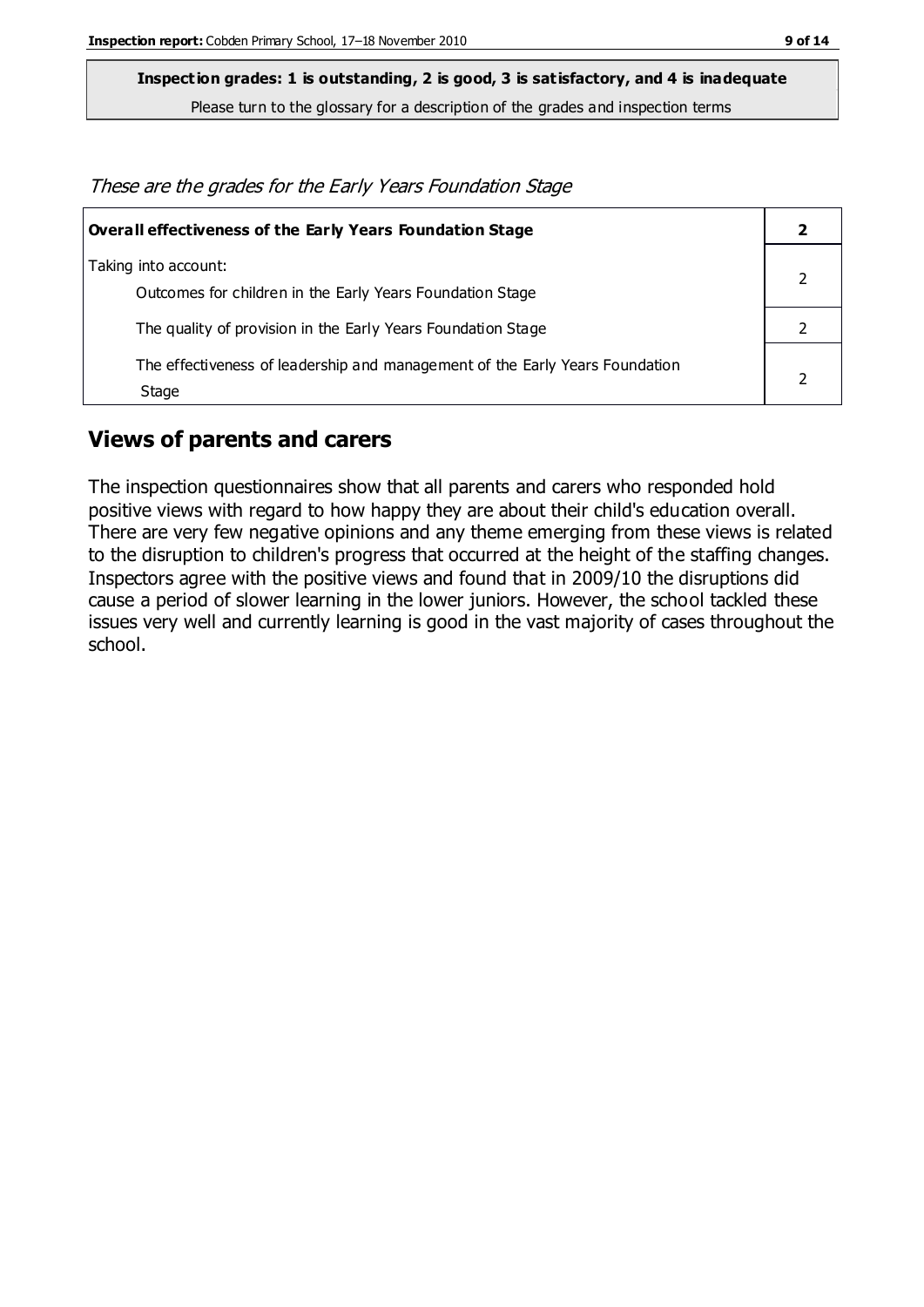#### **Responses from parents and carers to Ofsted's questionnaire**

Ofsted invited all the registered parents and carers of pupils registered at Cobden Primary School to complete a questionnaire about their views of the school.

In the questionnaire, parents and carers were asked to record how strongly they agreed with 13 statements about the school.

The inspection team received 44 completed questionnaires by the end of the on-site inspection. In total, there are 193 pupils registered at the school.

| <b>Statements</b>                                                                                                                                                                                                                                       | <b>Strongly</b><br>agree |               | <b>Agree</b> |               | <b>Disagree</b> |                | <b>Strongly</b><br>disagree |                |
|---------------------------------------------------------------------------------------------------------------------------------------------------------------------------------------------------------------------------------------------------------|--------------------------|---------------|--------------|---------------|-----------------|----------------|-----------------------------|----------------|
|                                                                                                                                                                                                                                                         | <b>Total</b>             | $\frac{1}{2}$ | <b>Total</b> | $\frac{1}{2}$ | <b>Total</b>    | $\frac{1}{2}$  | <b>Total</b>                | $\frac{1}{2}$  |
| My child enjoys school                                                                                                                                                                                                                                  | 34                       | 77            | 10           | 23            | 0               | $\mathbf 0$    | $\mathbf 0$                 | $\mathbf 0$    |
| The school keeps my child<br>safe                                                                                                                                                                                                                       | 34                       | 77            | 10           | 23            | 0               | $\mathbf 0$    | $\mathbf 0$                 | $\mathbf 0$    |
| My school informs me about<br>my child's progress                                                                                                                                                                                                       | 31                       | 70            | 13           | 30            | 0               | $\mathbf{0}$   | $\mathbf 0$                 | $\mathbf 0$    |
| My child is making enough<br>progress at this school                                                                                                                                                                                                    | 34                       | 77            | 10           | 23            | 0               | $\mathbf 0$    | $\mathbf 0$                 | $\mathbf 0$    |
| The teaching is good at this<br>school                                                                                                                                                                                                                  | 31                       | 70            | 12           | 27            | 0               | $\mathbf 0$    | $\mathbf{1}$                | $\overline{2}$ |
| The school helps me to<br>support my child's learning                                                                                                                                                                                                   | 31                       | 70            | 12           | 27            | $\mathbf{1}$    | $\overline{2}$ | $\mathbf 0$                 | $\mathbf 0$    |
| The school helps my child to<br>have a healthy lifestyle                                                                                                                                                                                                | 31                       | 70            | 13           | 30            | 0               | $\mathbf 0$    | $\mathbf 0$                 | $\mathbf 0$    |
| The school makes sure that<br>my child is well prepared for<br>the future (for example<br>changing year group,<br>changing school, and for<br>children who are finishing<br>school, entering further or<br>higher education, or entering<br>employment) | 30                       | 68            | 9            | 20            | $\mathbf 0$     | $\mathbf 0$    | $\mathbf 0$                 | $\mathbf 0$    |
| The school meets my child's<br>particular needs                                                                                                                                                                                                         | 31                       | 70            | 13           | 30            | $\pmb{0}$       | $\mathbf 0$    | $\mathbf 0$                 | $\mathbf 0$    |
| The school deals effectively<br>with unacceptable behaviour                                                                                                                                                                                             | 29                       | 66            | 13           | 30            | $\mathbf{1}$    | $\overline{2}$ | $\mathbf{1}$                | $\overline{2}$ |
| The school takes account of<br>my suggestions and concerns                                                                                                                                                                                              | 30                       | 68            | 13           | 30            | 1               | $\mathcal{P}$  | $\Omega$                    | 0              |
| The school is led and<br>managed effectively                                                                                                                                                                                                            | 30                       | 68            | 14           | 32            | $\mathbf 0$     | $\mathbf 0$    | $\mathbf 0$                 | $\mathbf 0$    |
| Overall, I am happy with my<br>child's experience at this<br>school                                                                                                                                                                                     | 34                       | 77            | 10           | 23            | $\pmb{0}$       | $\mathbf 0$    | $\mathbf 0$                 | $\pmb{0}$      |

The table above summarises the responses that parents and carers made to each statement. The percentages indicate the proportion of parents and carers giving that response out of the total number of completed questionnaires. Where one or more parents and carers chose not to answer a particular question, the percentages will not add up to 100%.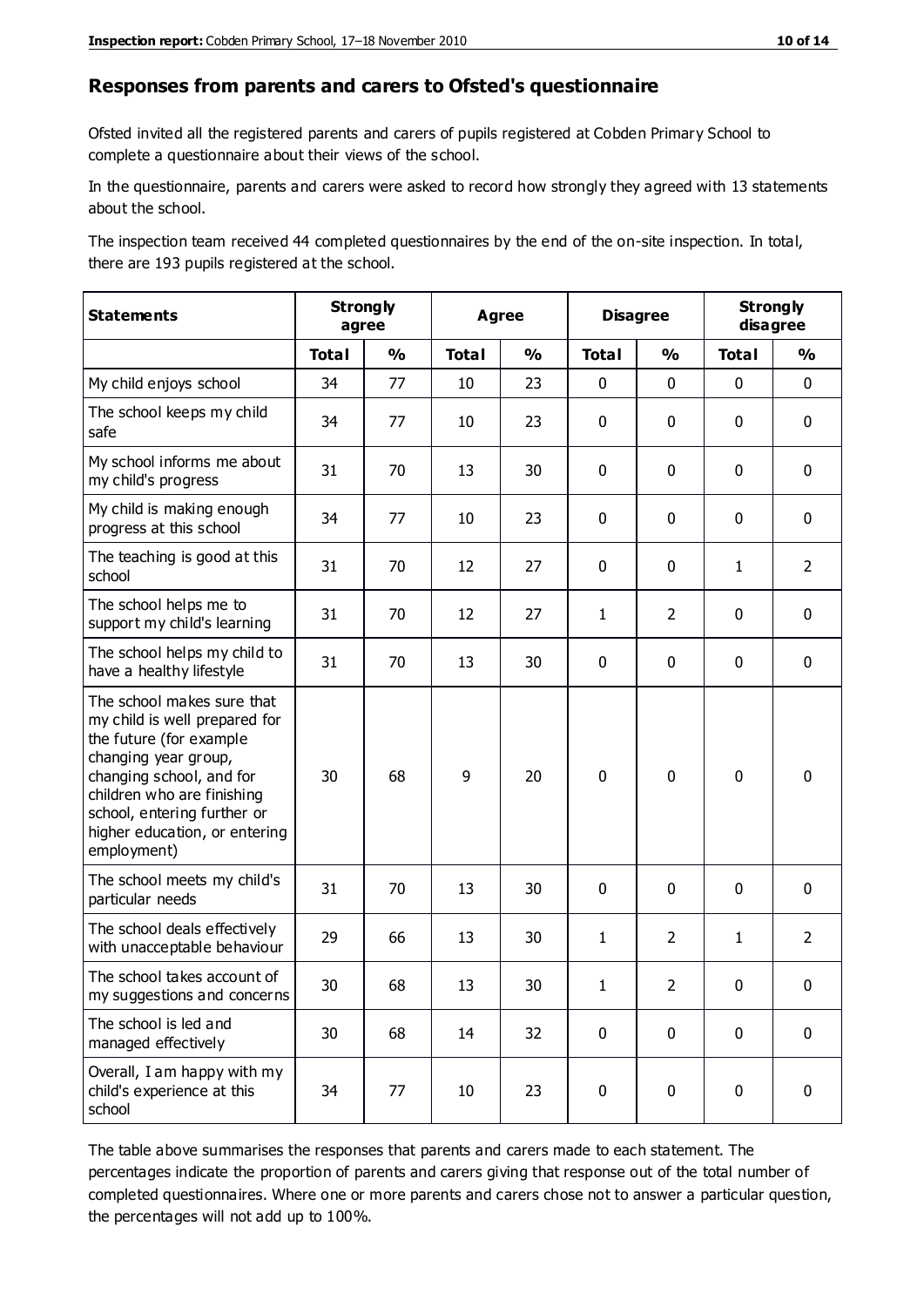### **Glossary**

| Grade   | <b>Judgement</b> | <b>Description</b>                                                                                                                                                                                                            |
|---------|------------------|-------------------------------------------------------------------------------------------------------------------------------------------------------------------------------------------------------------------------------|
| Grade 1 | Outstanding      | These features are highly effective. An outstanding school<br>provides exceptionally well for all its pupils' needs.                                                                                                          |
| Grade 2 | Good             | These are very positive features of a school. A school that<br>is good is serving its pupils well.                                                                                                                            |
| Grade 3 | Satisfactory     | These features are of reasonable quality. A satisfactory<br>school is providing adequately for its pupils.                                                                                                                    |
| Grade 4 | Inadequate       | These features are not of an acceptable standard. An<br>inadequate school needs to make significant improvement<br>in order to meet the needs of its pupils. Ofsted inspectors<br>will make further visits until it improves. |

#### **What inspection judgements mean**

#### **Overall effectiveness of schools**

|                       | Overall effectiveness judgement (percentage of schools) |      |                     |                   |
|-----------------------|---------------------------------------------------------|------|---------------------|-------------------|
| <b>Type of school</b> | <b>Outstanding</b>                                      | Good | <b>Satisfactory</b> | <b>Inadequate</b> |
| Nursery schools       | 58                                                      | 36   | 4                   | 2                 |
| Primary schools       | 8                                                       | 43   | 40                  | 9                 |
| Secondary schools     | 10                                                      | 35   | 42                  | 13                |
| Sixth forms           | 13                                                      | 39   | 45                  | 3                 |
| Special schools       | 33                                                      | 42   | 20                  | 4                 |
| Pupil referral units  | 18                                                      | 40   | 29                  | 12                |
| All schools           | 11                                                      | 42   | 38                  | 9                 |

New school inspection arrangements were introduced on 1 September 2009. This means that inspectors now make some additional judgements that were not made previously.

The data in the table above are for the period 1 September 2009 to 31 March 2010 and are the most recently published data available (see **[www.ofsted.gov.uk](http://www.ofsted.gov.uk/)**). Please note that the sample of schools inspected during the autumn and spring terms 2009/10 was not representative of all schools nationally, as weaker schools are inspected more frequently than good or outstanding schools.

Percentages are rounded and do not always add exactly to 100. Secondary school figures includ e those that have sixth forms, and sixth form figures include only the data specifically for sixth form inspection judgements.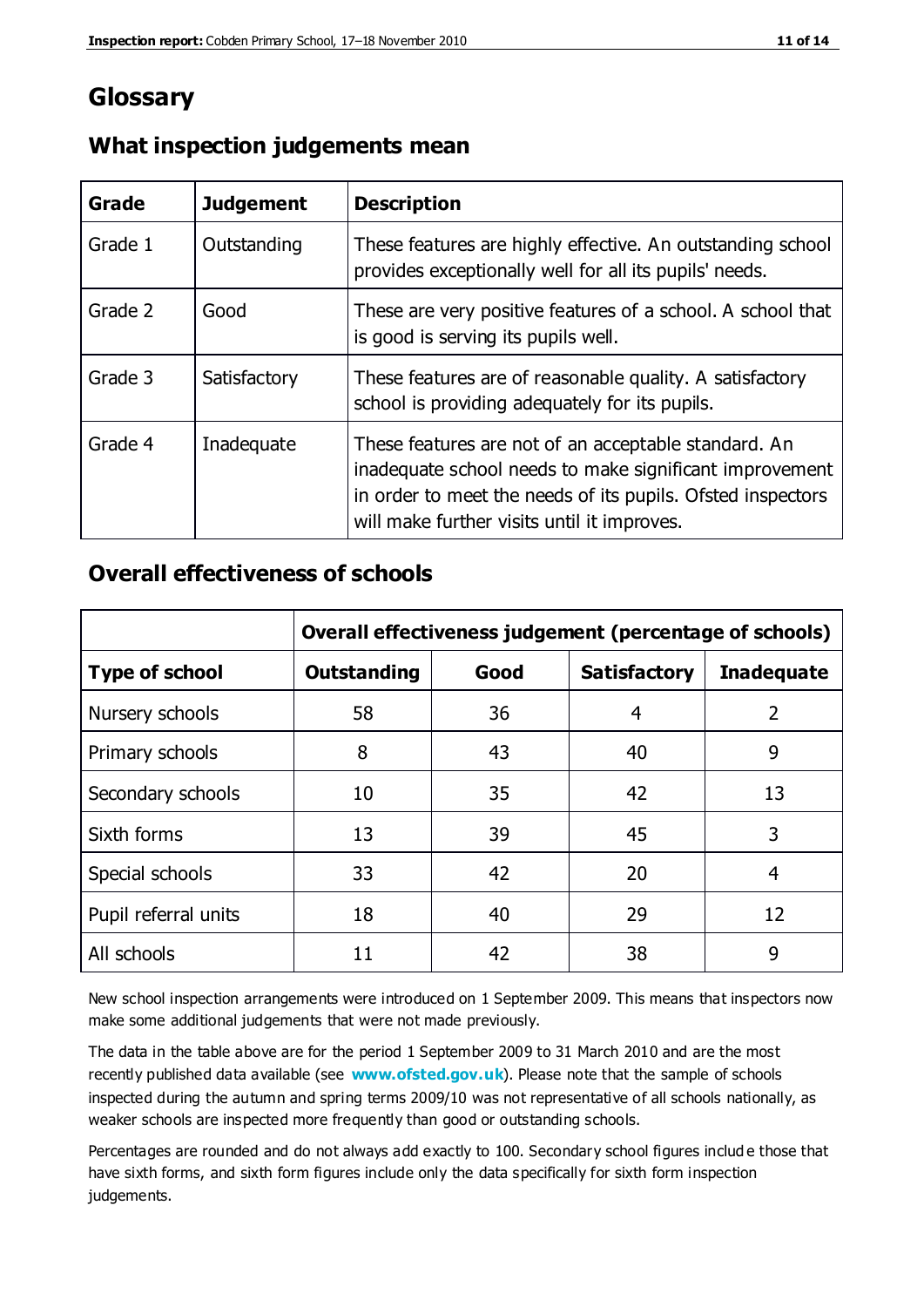## **Common terminology used by inspectors**

| Achievement:                  | the progress and success of a pupil in their learning,<br>development or training.                                                                                                                                                          |  |
|-------------------------------|---------------------------------------------------------------------------------------------------------------------------------------------------------------------------------------------------------------------------------------------|--|
| Attainment:                   | the standard of the pupils' work shown by test and<br>examination results and in lessons.                                                                                                                                                   |  |
| Capacity to improve:          | the proven ability of the school to continue<br>improving. Inspectors base this judgement on what<br>the school has accomplished so far and on the quality<br>of its systems to maintain improvement.                                       |  |
| Leadership and management:    | the contribution of all the staff with responsibilities,<br>not just the headteacher, to identifying priorities,<br>directing and motivating staff and running the school.                                                                  |  |
| Learning:                     | how well pupils acquire knowledge, develop their<br>understanding, learn and practise skills and are<br>developing their competence as learners.                                                                                            |  |
| <b>Overall effectiveness:</b> | inspectors form a judgement on a school's overall<br>effectiveness based on the findings from their<br>inspection of the school. The following judgements,<br>in particular, influence what the overall effectiveness<br>judgement will be. |  |
|                               | The school's capacity for sustained<br>improvement.                                                                                                                                                                                         |  |
|                               | Outcomes for individuals and groups of pupils.                                                                                                                                                                                              |  |
|                               | The quality of teaching.                                                                                                                                                                                                                    |  |
|                               | The extent to which the curriculum meets<br>pupils' needs, including, where relevant,<br>through partnerships.                                                                                                                              |  |
|                               | The effectiveness of care, guidance and<br>support.                                                                                                                                                                                         |  |
| Progress:                     | the rate at which pupils are learning in lessons and<br>over longer periods of time. It is often measured by<br>comparing the pupils' attainment at the end of a key                                                                        |  |

stage with their attainment when they started.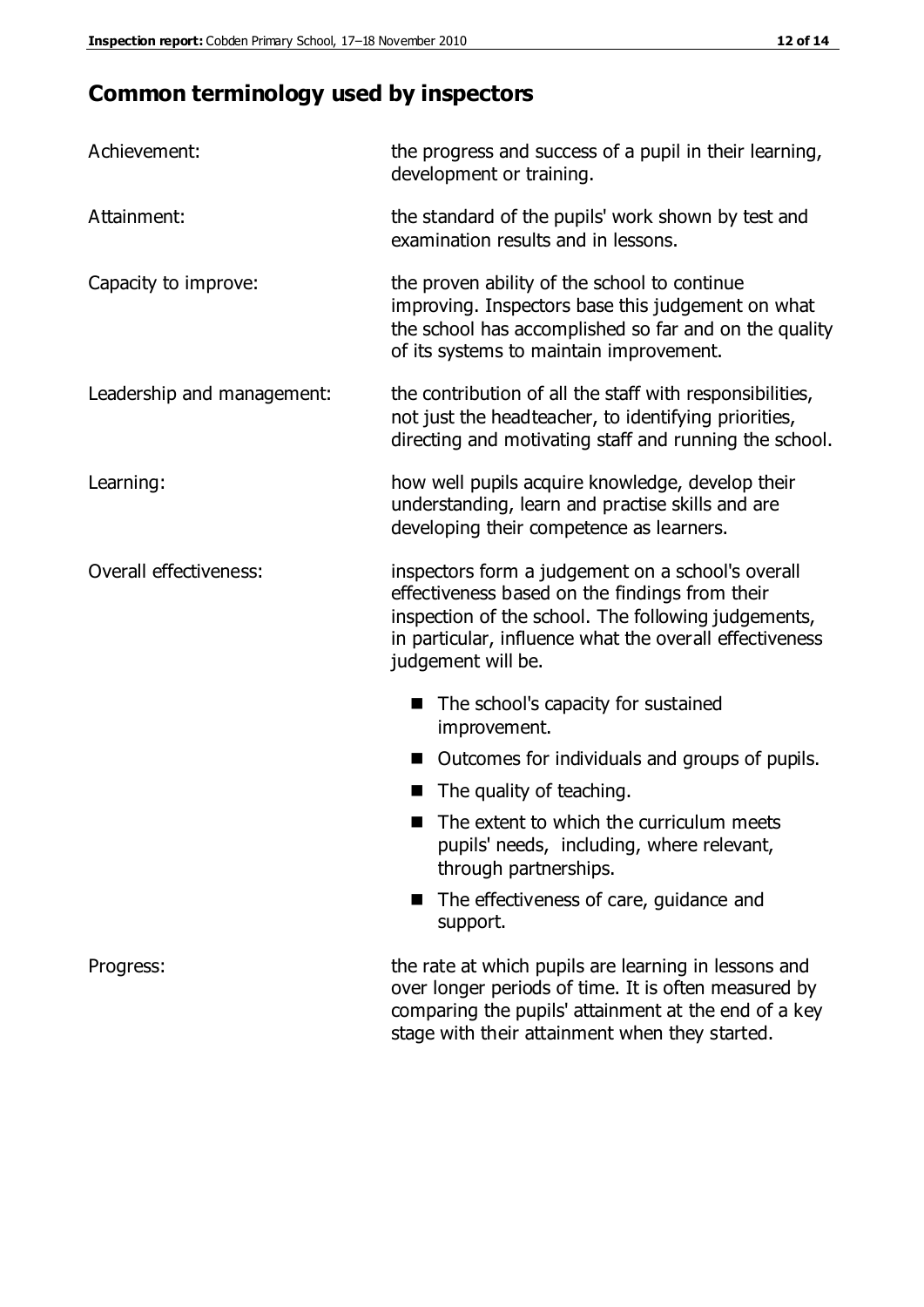#### **This letter is provided for the school, parents and carers to share with their children. It describes Ofsted's main findings from the inspection of their school.**

19 November 2010

#### Dear Pupils

#### **Inspection of Cobden Primary School, Leeds, LS12 5LA**

Thank you for your help when my colleagues and I visited your school.

We thoroughly enjoyed our two days with you. The 'Well Done' assembly told me a great deal about the interesting things that you do: the One-World Week, day trips to interesting places and robotics' workshops are just some of the events that stick in my memory.

Your questionnaires show how very positive you are, particularly how very safe you feel and how all the adults do such a good job. Those of you to whom we spoke were very positive as well. The pride that you have in the school council and in the pupils acting as safety officers was plain to see.

You go to a good school. Your progress in lessons combined with some excellent features in your personal development, including some first-rate attitudes to leading healthy lives, ensure that you enjoy school at lot. You have all done well to cope with all the recent changes in staff. This has helped the school, so well done.

I know everyone wants to do even better, so I have asked your school to do two things to improve. Your teachers need to iron out any parts of their teaching that prevent learning from being good or outstanding for some pupils. The school also needs to improve your knowledge and understanding of other faiths and cultures that exist in Britain and in other countries of the world such as Cambodia where one of your former teachers now lives.

Best wishes to you all, especially when you share your joy of school life with others abroad.

Yours sincerely

Mr Roger Gill Lead inspector